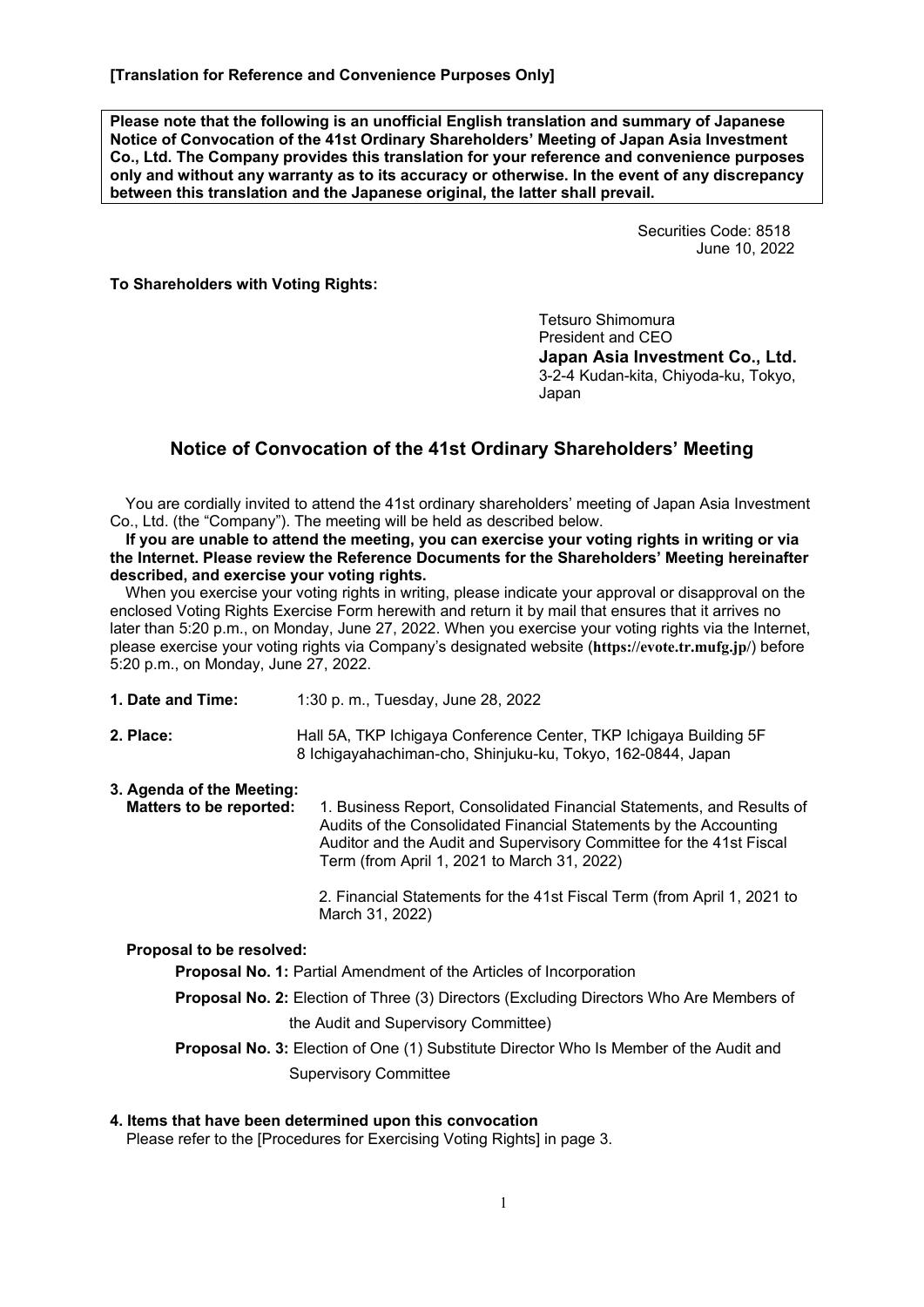- \* For those attendees, please present the enclosed Voting Rights Exercise Form at the reception desk on arrival at the meeting.
- \*Pursuant to the provisions of applicable laws and regulations and Article 16 of the Articles of Incorporation of the Company, the following materials are not provided in this document but they have been posted on the Company's website.
	- 1) Matters Regarding the Company's Stock Acquisition Rights
	- 2) The Systems to Ensure Properness of the Company's Businesses
	- 3) The operation status of "The Systems to Ensure Properness of the Company's Businesses"
	- 4) Notes to Consolidated Financial Statements
	- 5) Notes to Non-Consolidated Financial Statements

Of the above, 1), 2) and 3) are audited by the Audit and Supervisory Committee as a part of Business Report with each material provided in this document.

Of the above, 4) and 5) are audited by the accounting auditor and the Audit and Supervisory Committee as a part of the Consolidated Financial Statements and Non-Consolidated Financial Statements with each material provided in this document.

- When necessary, the Company will make corrections in the documents attached to Business Report, Consolidated Financial Statements, Financial Statements and the Reference Documents for the Shareholders' Meeting, and announce those corrections on the Company's website.
- \* The outcomes of resolutions of the ordinary shareholders' meeting will be posted on the Company's website after the close of the meeting.
- \* The Company's website is (https://www.jaic-vc.co.jp/).

Notice concerning precautionary measures against coronavirus disease (COVID-19) In order to prevent the spread of new coronavirus infections, we will hold the Shareholders' Meeting with the following policy, putting the safety of our shareholders first. We appreciate your understanding and cooperation.

- If you wish to attend the Shareholders' Meeting in person, we ask you to check the status of the coronavirus epidemic and your own health condition before attending, and take precautionary measures including wearing a face mask to protect yourself and others from the disease.
- Please also consider the option of exercising your voting rights at the Shareholders' Meeting in writing or via the Internet instead of attending in person.
- On the day of the Shareholders' Meeting, we may refuse admission if you have a fever or if you suspect that you have an infectious disease such as a severe cough.
- To shorten the meeting time, we will explain the business report and the proposals in a simplified form, and omit the detailed explanation.
- In the event of any major alterations to the operation of the Shareholders' Meeting due to changes in circumstances, an announcement will be made on the Company's website.

Other notices

Other information about the 41st Ordinary Shareholders' Meeting will not be sent by mail but will be posted on the Company's website.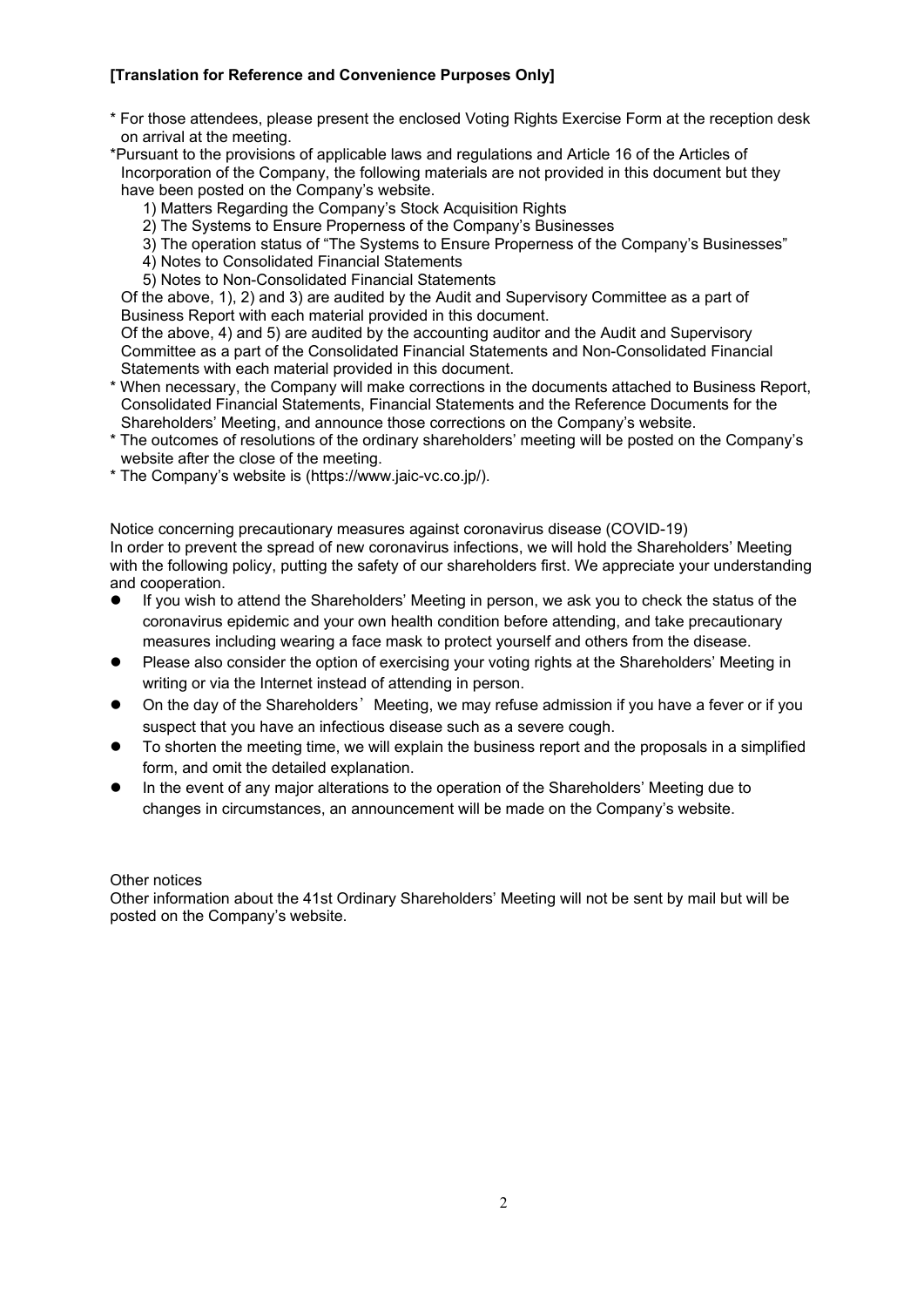**[**Procedures for Exercising Voting Rights**]**

#### **<Procedure for Exercising Voting Rights via the Internet>**

If exercising voting rights via the Internet, please review the following and exercise your voting rights accordingly.

#### **(1) Web Site for Exercising Voting Rights**

- 1) Voting rights may be exercised over the Internet via personal computer or smartphone only by accessing the Web Site the Company has designated for exercising voting rights (https:// evote.tr.mufg.jp/). However, access to the Web Site is not available between 2 a.m. and 5 a.m. Japan local time every day.
- 2) Depending on the Internet connectivity environment and mobile devices, some shareholders may not be able to exercise their voting rights via a personal computer or smartphone.

#### **(2) Method of Exercising Voting Rights via the Internet**

- 1) Use the login ID and temporary password that are shown in the voting form on the Web Site for exercising voting rights (https:// evote.tr.mufg.jp/), and follow the directions on the screen to enter your approval or disapproval of the proposals.
- 2) To prevent illegal access by persons other than shareholders (impersonation) and to prevent the exercise of voting rights from falsification, shareholders who use the site for exercising voting rights should change their temporary password upon entering the site.
- 3) Each notice of convocation for the Shareholders' Meeting will contain a new login ID and temporary password.

#### **(3) Handling of Cases Involving the Overlapping Exercise of Voting Rights**

- 1) In the event that voting rights are exercised both by mail and via the Internet, the vote via the Internet shall prevail.
- 2) In the event that voting rights are exercised multiple times via the Internet, the most recent vote shall prevail. In the event of the overlapping exercise of voting rights via personal computer and smartphone, the most recent vote shall prevail.

#### **(4) Fees Arising from Accessing the Site for Exercising Voting Rights**  Any fees that arise from accessing the site for exercising voting rights (e.g., internet connection charges etc.) shall be borne by the shareholder.

#### **(5) Electronic Voting Platform**

Institutional investors can use the Electronic Voting Platform operated by ICJ Co., Ltd.

For Questions Concerning Systems and Other Matters: Mitsubishi UFJ Trust & Banking Co., Ltd. Securities Agent Division (Help Desk) Tel.: 0120-173-027 (toll-free) Hours of Operation: 9 a.m.–9 p.m. Japan local time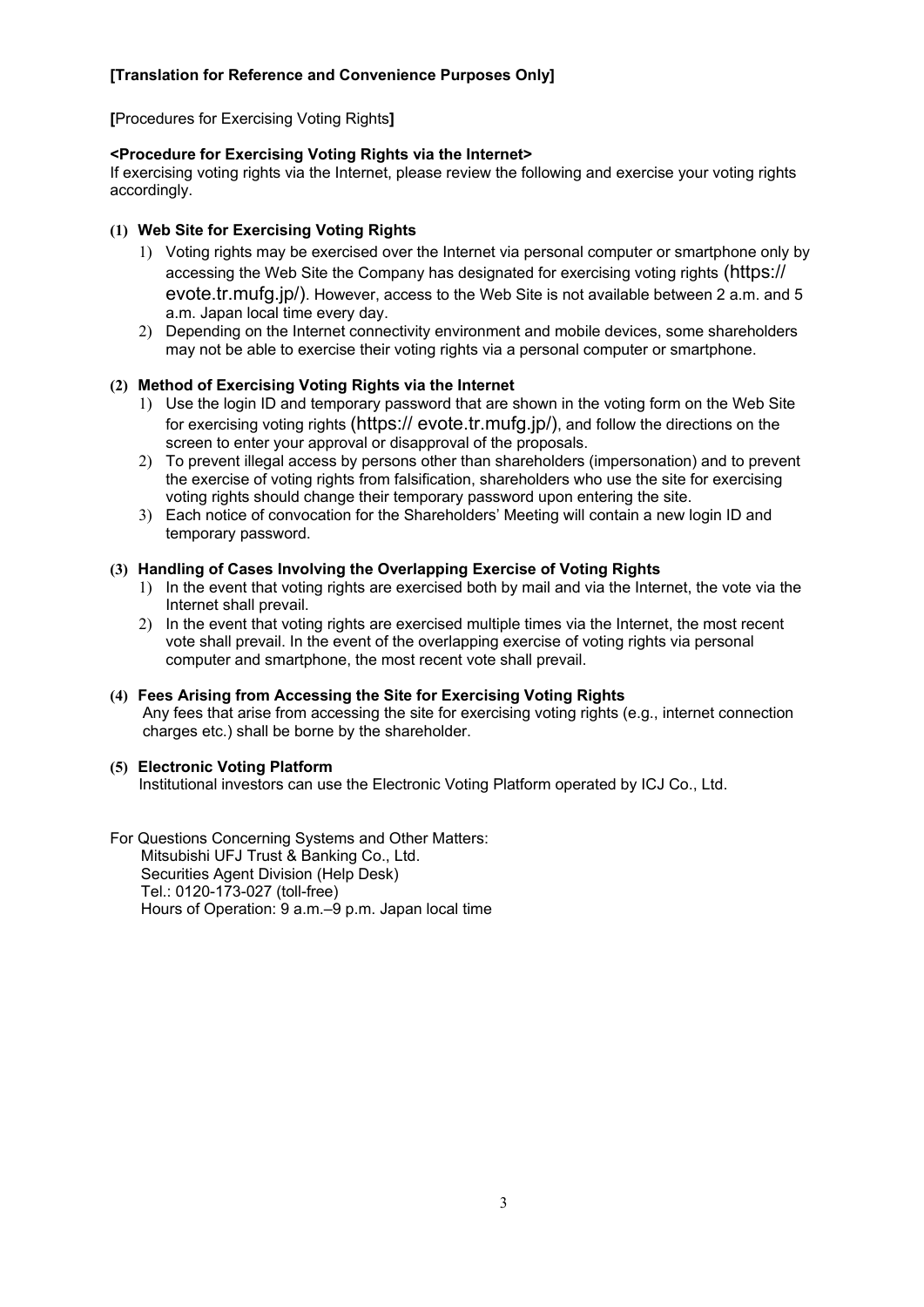# **Reference Documents for the Shareholders' Meeting**

## **Proposal No. 1: Partial Amendment of the Articles of Incorporation**

## **1. Reasons for Proposal**

As the revised propositions provided for in the proviso to Article 1 of the Supplementary Provisions of the Act Partially Amending the Companies Act (Act No. 70 of 2019) is to be enforced on September 1, 2022, the system for providing information materials for the shareholders' meeting in electronic format is to be introduced. Accordingly, the Company proposes amending its Articles of Incorporation as follows;

(1) Article 16 (Measures for Providing Information in Electronic Format, etc.), paragraph 1 in the proposed amendments shall be newly established, since the Company is required to stipulate in the Articles of Incorporation that the Company shall take measures for providing information that constitutes the contents of the Reference Documents for the Shareholders' Meeting and others in electronic format.

(2) Article 16 (Measures for Providing Information in Electronic Format, etc.), paragraph 2 in the proposed amendments shall be newly established, so that the Company can limit the scope of the matters to be included in paper-based documents in accordance with the Ordinance of the Ministry of Justice. The paper-based documents will be delivered to shareholders upon their requests when the Company provide information that constitutes the contents of the Reference Documents for the Shareholders' Meeting and others in electronic format.

(3) As the provisions for Article 16 (Disclosure via the Internet of the Reference Documents for the Shareholders' Meeting, etc., and the Deemed Provision of Information) of the current Articles of Incorporation shall be deleted since it is no longer required after the introduction of the system for providing information materials for the shareholders' meeting in electronic format.

(4) Supplementary provisions shall be newly established regarding the effect of the aforementioned new establishment and deletion. These supplementary provisions shall be deleted after their expiration date.

#### **2. Details of amendments**

The details of amendments are as follows:

| Current articles of incorporation                        | Proposed amendments |
|----------------------------------------------------------|---------------------|
| (Disclosure via the Internet of the Reference            |                     |
| Documents for the Shareholders' Meeting, etc., and       |                     |
| the Deemed Provision of Information)                     |                     |
| Article 16 The Company shall be deemed to have           | (Deleted)           |
| provided shareholders with the necessary information     |                     |
| with respect to the matters to be stated or indicated in |                     |
| the Reference Documents for the Shareholders'            |                     |
| Meeting, the business reports, the statutory reports     |                     |
| and the consolidated statutory reports, by disclosing    |                     |
| such information via the Internet in accordance with     |                     |
| the Ordinance of the Ministry of Justice.                |                     |

#### (Underlined parts represent the changes)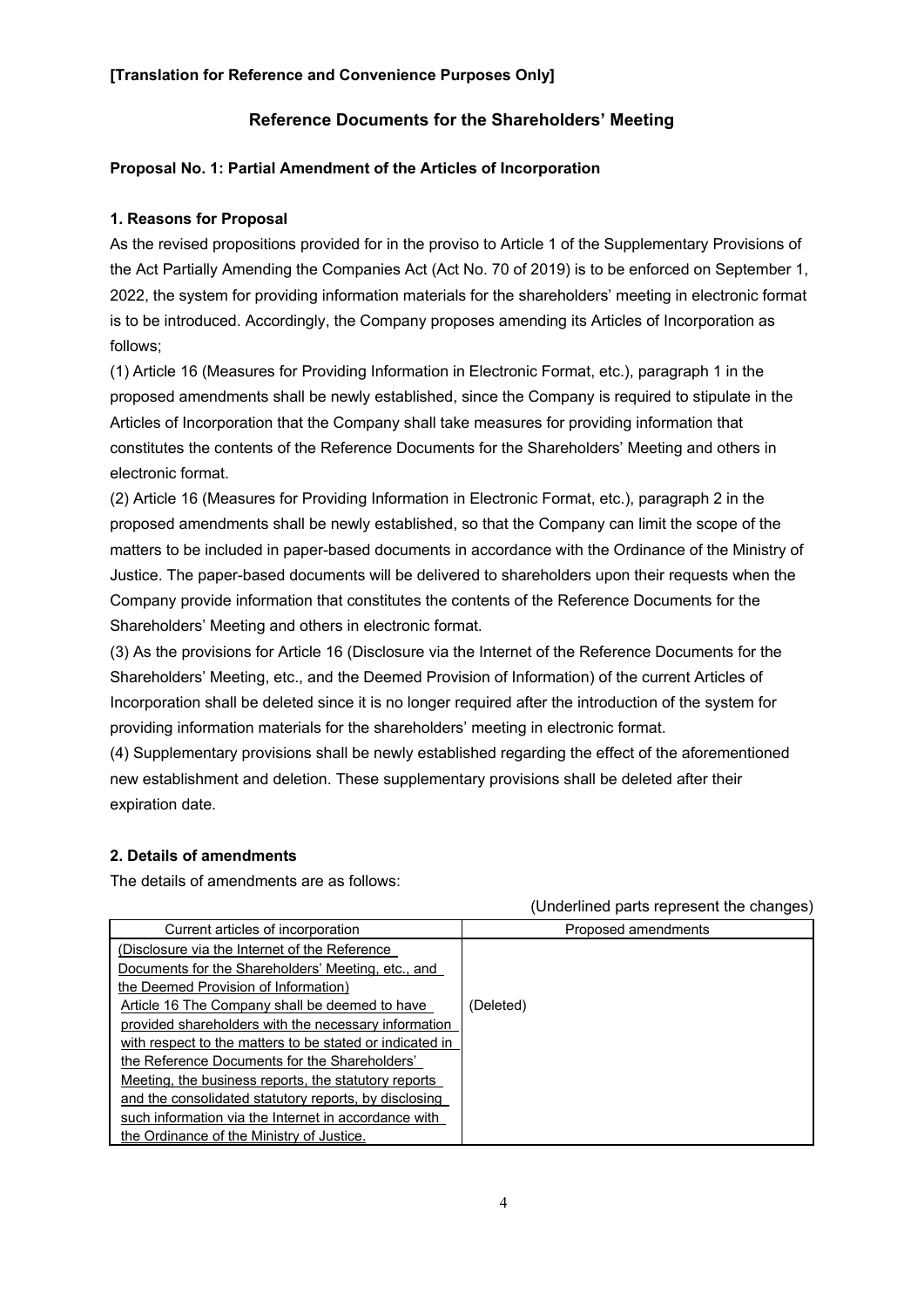| Current articles of incorporation                                                                                 | Proposed amendments                                                                                         |
|-------------------------------------------------------------------------------------------------------------------|-------------------------------------------------------------------------------------------------------------|
| (Newly established)                                                                                               | (Measures for Providing Information in Electronic                                                           |
|                                                                                                                   | Format, etc.)                                                                                               |
|                                                                                                                   | Article 16                                                                                                  |
|                                                                                                                   | 1. When convening the shareholders' meeting, the                                                            |
|                                                                                                                   | Company shall take measures to provide information                                                          |
|                                                                                                                   | that constitutes the contents of the Reference                                                              |
|                                                                                                                   | Documents for the Shareholders' Meeting and others<br>in electronic format.                                 |
|                                                                                                                   | 2. Among items to be provided in electronic format,                                                         |
|                                                                                                                   | the Company may omit all or some of the items                                                               |
|                                                                                                                   | designated by the Ordinance of the Ministry of Justice                                                      |
|                                                                                                                   | from paper-based documents to be delivered to                                                               |
|                                                                                                                   | shareholders who have requested the delivery of the                                                         |
|                                                                                                                   | documents in paper-based format by the record date                                                          |
|                                                                                                                   | of voting rights.                                                                                           |
| Supplementary provision: Liability limitation                                                                     | Supplementary provision:                                                                                    |
| agreements to limit the liabilities for damages                                                                   | Article 1 Liability limitation agreements to limit the                                                      |
| stipulated in Article 423 (1) of the Companies Act in                                                             | liabilities for damages stipulated in Article 423 (1) of                                                    |
| terms of external corporate auditors (including former<br>external corporate auditors) before the end of the 34th | the Companies Act in terms of external corporate<br>auditors (including former external corporate auditors) |
| Ordinary Shareholders' Meeting shall comply with                                                                  | before the end of the 34th Ordinary Shareholders'                                                           |
| Article 34 of the Articles of Incorporation (the version                                                          | Meeting shall comply with Article 34 of the Articles of                                                     |
| before the implementation of intended amendment by                                                                | Incorporation (the version before the implementation                                                        |
| shareholders' resolution at the 34th Ordinary                                                                     | of intended amendment by shareholders' resolution at                                                        |
| Shareholders' Meeting).                                                                                           | the 34th Ordinary Shareholders' Meeting).                                                                   |
| (Newly established)                                                                                               | (Transitional Measures regarding the Provision of                                                           |
|                                                                                                                   | Information Materials for the Shareholders' Meeting in                                                      |
|                                                                                                                   | Electronic Format)                                                                                          |
|                                                                                                                   | Article 2                                                                                                   |
|                                                                                                                   | 1. The deletion of the Article 16 (Disclosure via the                                                       |
|                                                                                                                   | Internet of the Reference Documents for the                                                                 |
|                                                                                                                   | Shareholders' Meeting, etc., and the Deemed<br>Provision of Information) of the current Articles of         |
|                                                                                                                   | Incorporation and the new establishment of the Article                                                      |
|                                                                                                                   | 16 (Measures for Providing Information in Electronic                                                        |
|                                                                                                                   | Format, etc.) of the proposed amendments shall be                                                           |
|                                                                                                                   | effective from September 1, 2022.                                                                           |
|                                                                                                                   | 2. Notwithstanding the provision of the preceding                                                           |
|                                                                                                                   | paragraph, Article 16 (Disclosure via the Internet of                                                       |
|                                                                                                                   | the Reference Documents for the Shareholders'                                                               |
|                                                                                                                   | Meeting, etc., and the Deemed Provision of                                                                  |
|                                                                                                                   | Information) of the current Articles of Incorporation                                                       |
|                                                                                                                   | shall remain effective regarding any shareholders'                                                          |
|                                                                                                                   | meetings held on a date within six (6) months from<br>September 1, 2022.                                    |
|                                                                                                                   | 3. This Article shall be deleted on the date when six                                                       |
|                                                                                                                   | (6) months have passed from September 1, 2022 or                                                            |
|                                                                                                                   | three (3) months have passed from the date of the                                                           |
|                                                                                                                   | shareholders' meeting in the preceding paragraph,                                                           |
|                                                                                                                   | which ever is later.                                                                                        |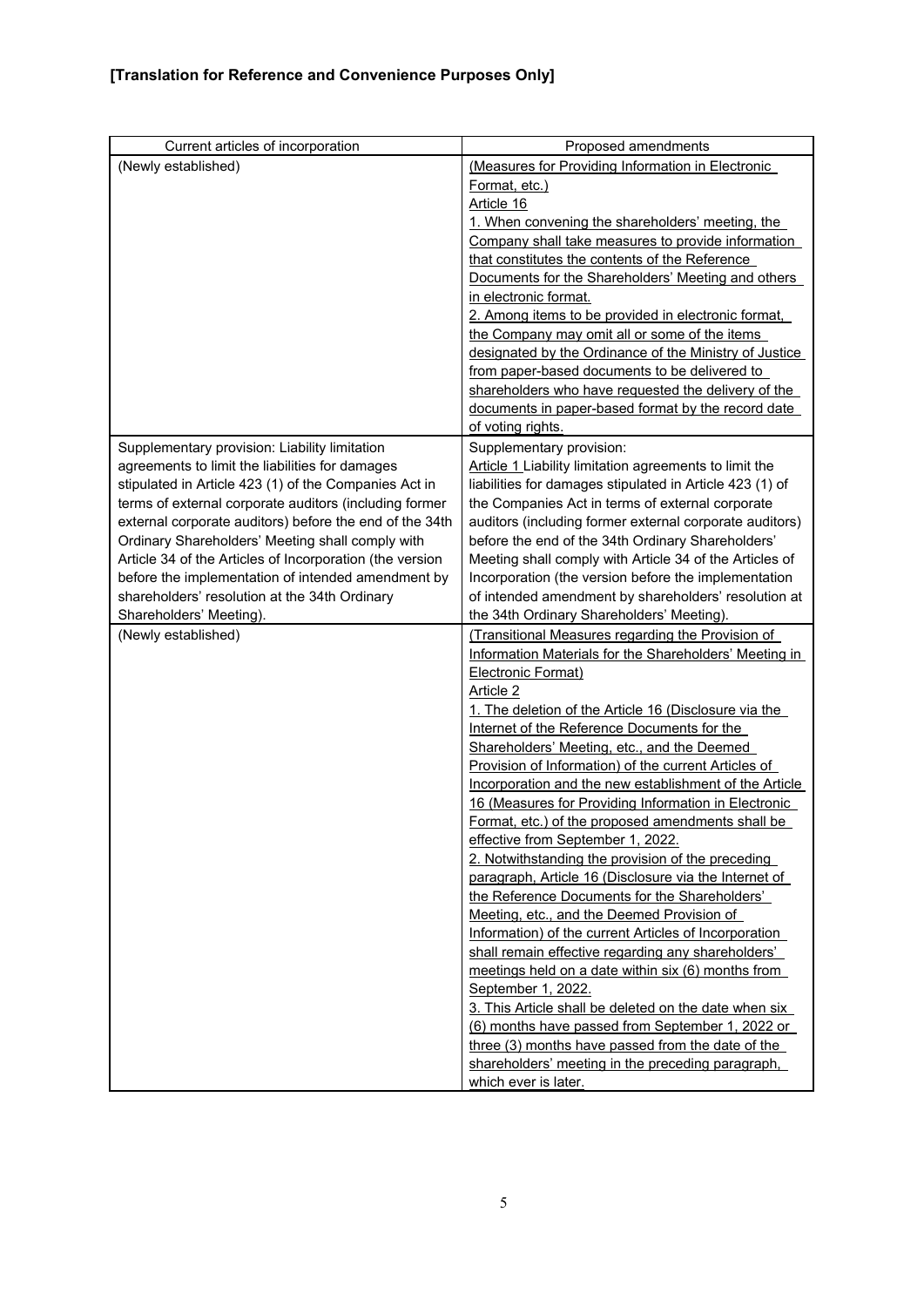## **3. Reference**

The system for providing information in electronic format is a system where a company may provide documents regarding the shareholders' meeting to its shareholders by uploading the documents on its website, etc. and giving notice in writing to the shareholders of such URL and other related information.

Since the system for providing information in electronic format is compulsorily applied to listed companies, from the next shareholders' meeting (held in or after March 2023), the Company will provide documents regarding the shareholders' meeting by uploading the documents on its website, etc. The Company will send only a simple notice of convocation, such as posting the documents on the website and notification of the URL, etc. to its shareholders.

For the next and subsequent shareholders' meeting, shareholders who wish to receive documents for the shareholders' meeting in paper-based format must complete a "request for delivery of documents in paper-based format" on or before the last day of the respective fiscal year. Accordingly,

shareholders who wish to receive such documents in paper-based format for the 42nd Ordinary Shareholders' Meeting to be held in June 2023 must file the request by March 31, 2023.

For details on filing the "request for delivery of documents in paper-based format," please contact the securities company with whom you have an account or the Company's shareholder registry or administrator Mitsubishi UFJ Trust and Banking Corporation.

# **Proposal No. 2 : Election of Three (3) Directors (Excluding Directors Who Are Members of the Audit and Supervisory Committee)**

The term of office of all the three (3) directors (excluding directors who are members of the Audit and Supervisory Committee; the same applies hereafter in this Proposal) will expire on conclusion of the coming ordinary shareholders' meeting. Accordingly, the Company proposes to elect three (3) directors.

This proposal has been considered by the Audit and Supervisory Committee and it has no objection to the election. Remuneration, etc. for directors who were not members of the Audit and Supervisory Committee in the 41st Fiscal Term (from April 1, 2021 to March 31, 2022) has also been considered by the Audit and Supervisory Committee and it has no objection to the remuneration level and structure.

|                | THE CANDICATES TOP QUECTORS ALE AS TONOWS. |                                                                              |                             |                           |  |  |
|----------------|--------------------------------------------|------------------------------------------------------------------------------|-----------------------------|---------------------------|--|--|
| Candidate      | Name                                       | <b>Current Positions in</b>                                                  | Attribute of                | Attendance at             |  |  |
| <b>Number</b>  |                                            | the Company                                                                  | Candidate                   | Meetings of the           |  |  |
|                |                                            |                                                                              |                             | <b>Board of Directors</b> |  |  |
|                |                                            |                                                                              | <re-election></re-election> |                           |  |  |
| 1              | Yoshiaki Kawamata                          | Chairman                                                                     | <outside></outside>         | 18 / 18 meetings          |  |  |
|                |                                            |                                                                              | <independent></independent> |                           |  |  |
| $\overline{2}$ | Tetsuro Shimomura                          | President & CEO, in<br>charge of Equity<br><b>Trading Office</b>             | <re-election></re-election> | 18 / 18 meetings          |  |  |
| 3              | Masafumi Hatta                             | <b>Managing Operating</b><br>Officer in charge of<br><b>Investment Group</b> | <re-election></re-election> | 18 / 18 meetings          |  |  |

The candidates for directors are as follows: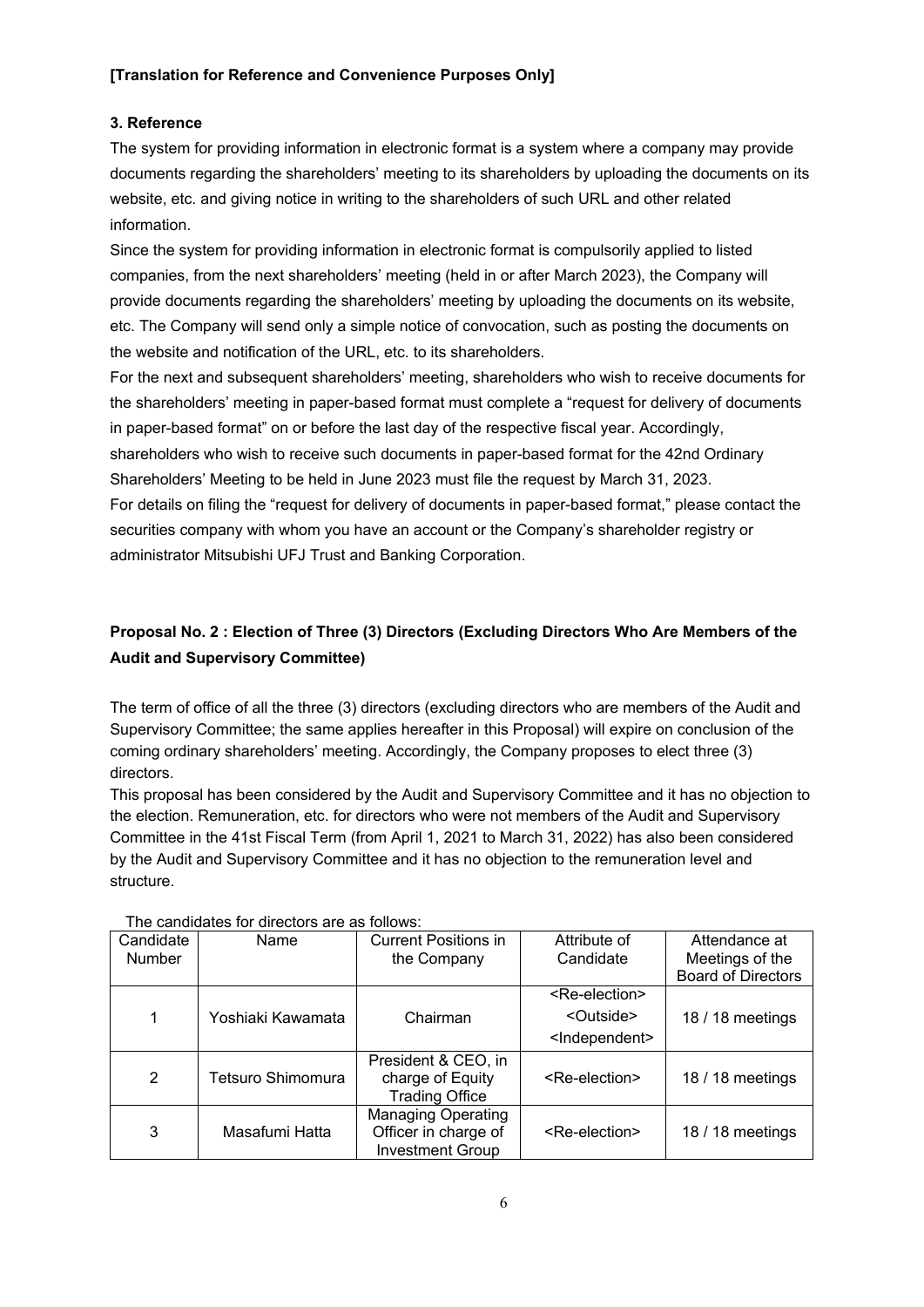| Candidate<br>Number                                                                  | Name<br>(Date of Birth)                                                                                                                                                                                      | Career Summary, Positions and Responsibilities<br>(Significant Concurrent Positions)                                                                                   | Number<br>of Shares<br>of the<br>Company<br>Held                                                                                                                                                                                                                                                                                                                                                                                                                                                                                                                                                                                                                                                                                                                                                                                                                                                                                                                                            |          |  |
|--------------------------------------------------------------------------------------|--------------------------------------------------------------------------------------------------------------------------------------------------------------------------------------------------------------|------------------------------------------------------------------------------------------------------------------------------------------------------------------------|---------------------------------------------------------------------------------------------------------------------------------------------------------------------------------------------------------------------------------------------------------------------------------------------------------------------------------------------------------------------------------------------------------------------------------------------------------------------------------------------------------------------------------------------------------------------------------------------------------------------------------------------------------------------------------------------------------------------------------------------------------------------------------------------------------------------------------------------------------------------------------------------------------------------------------------------------------------------------------------------|----------|--|
| 1                                                                                    | < Re-election><br><outside><br/><independent><br/>Yoshiaki<br/>Kawamata<br/>(May 30, 1950)<br/>Attendance at<br/>Meetings of the<br/><b>Board of Directors:</b><br/>18 / 18 meetings</independent></outside> | April 1973<br>January 2006<br>April 2008<br>May 2010<br><b>June 2010</b><br><b>June 2016</b><br><b>June 2016</b><br><b>June 2016</b><br>April 2017<br><b>June 2017</b> | Joined the Sanwa Bank, Limited<br>(currently MUFG Bank, Ltd.)<br>Managing Executive Officer, Deputy<br><b>Chief Executive, Global Business</b><br>Unit of the Bank of Tokyo-Mitsubishi<br>UFJ, Ltd (currently MUFG Bank,<br>$Ltd.$ )<br>Senior Managing Executive Officer,<br>Chief Executive Officer for the<br>Americas of the company<br>Senior Managing Executive Officer,<br>Chief Executive Officer for the<br>Americas of the company and<br>Chairman of Morgan Stanley MUFG<br>Securities Co., Ltd.<br>Retired from the Bank of Tokyo-<br>Mitsubishi UFJ, Ltd (currently<br>MUFG Bank, Ltd.)<br>Resigned Chairman of Morgan<br>Stanley MUFG Securities Co., Ltd.<br>Outside Director of Manulife Life<br>Insurance Company (to present)<br>Outside Auditor of SANSHIN CO.,<br>LTD.<br>Advisor of the Company (JAIC)<br>Outside Director (Chairman) of the<br>Company (to present)<br><b>Significant Concurrent Positions</b><br>Outside Director of Manulife Life Insurance Company | - shares |  |
| Reason for nomination as candidate for outside director and outline of expected role |                                                                                                                                                                                                              |                                                                                                                                                                        |                                                                                                                                                                                                                                                                                                                                                                                                                                                                                                                                                                                                                                                                                                                                                                                                                                                                                                                                                                                             |          |  |

As Chair of the Company's Board of Directors, Mr. Yoshiaki Kawamata has been strengthening the effectiveness of the deliberation of proposals by energizing discussions of the Board of Directors. We propose that Mr. Yoshiaki Kawamata is elected as outside director so that he could provide appropriate advice from the standpoint of adequacy on decision-making concerning business execution of the Company based on his experience and deep insight in corporate management, as well as further vitalizing discussions at meetings of the Board of Directors as the chairman of the Board, subject to resolution of the Board of Directors following the conclusion of this Shareholders' Meeting.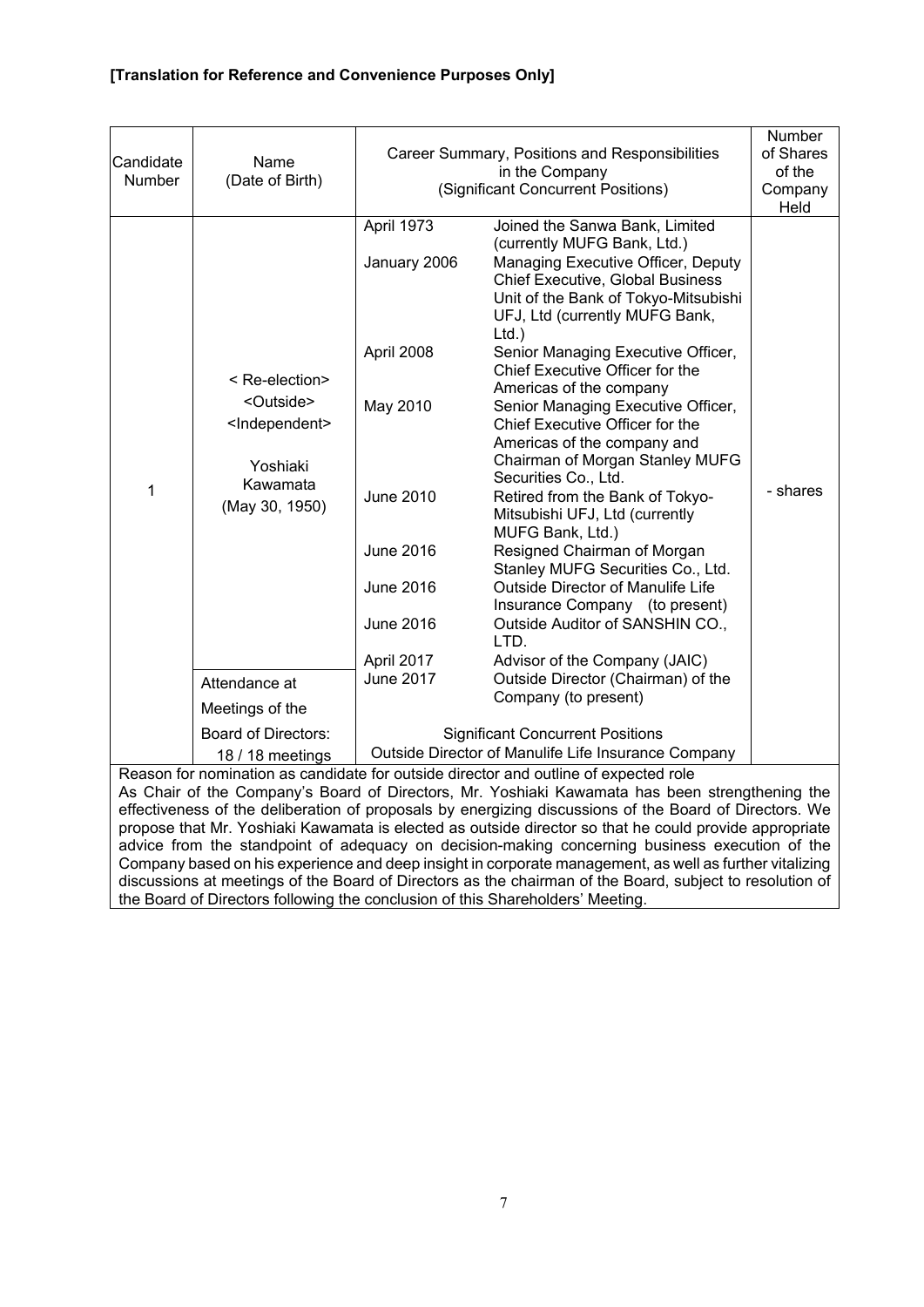| Candidate<br>Number | Name<br>(Date of Birth)                                                            | Career Summary, Positions and Responsibilities<br>(Significant Concurrent Positions)                                                          | Number<br>of Shares<br>of the<br>Company<br>Held                                                                                                                                                                                                                                                                                                                                                                                                                                                                                                                                                                                                                                                                                                                                                                                                                                                                        |               |
|---------------------|------------------------------------------------------------------------------------|-----------------------------------------------------------------------------------------------------------------------------------------------|-------------------------------------------------------------------------------------------------------------------------------------------------------------------------------------------------------------------------------------------------------------------------------------------------------------------------------------------------------------------------------------------------------------------------------------------------------------------------------------------------------------------------------------------------------------------------------------------------------------------------------------------------------------------------------------------------------------------------------------------------------------------------------------------------------------------------------------------------------------------------------------------------------------------------|---------------|
| $\overline{2}$      | <re-election><br/>Tetsuro Shimomura<br/>(May 26, 1955)</re-election>               | April 1978<br>April 2004<br>January 2006<br>February 2008<br><b>July 2008</b><br>April 2009<br><b>June 2009</b><br>October 2011<br>April 2015 | Joined the Bank of Tokyo, Ltd.<br>(currently MUFG Bank, Ltd.)<br>General Manager, Yokohama-<br>ekimae Branch of the Bank of<br>Tokyo Mitsubishi, Ltd (currently<br>MUFG Bank, Ltd.)<br>General Manager, China Division,<br>Asia Headquarters of the Bank of<br>Tokyo-Mitsubishi UFJ, Ltd (currently<br>MUFG Bank, Ltd.)<br>Joined the Company (JAIC)<br>Operating Officer in charge of<br>Greater China of International<br>Business and Treasury Division of<br>the Company<br>Operating Officer in charge of<br>Treasury Group of the Company<br>Director (Treasury Group Officer /<br>Portfolio Management Group<br>Officer / Relationship Management<br>Group Officer) of the Company<br><b>Managing Director (Division</b><br>Manager, Business Administration<br>Division) of the Company<br>Managing Director (Administration<br><b>Group Officer /New Energy</b><br>Investment Group Officer) of the<br>Company | 900<br>shares |
|                     | Attendance at<br>Meetings of the<br><b>Board of Directors:</b><br>18 / 18 meetings | April 2016<br>June 2017<br>January 2018<br>April 2018                                                                                         | Managing Director (Administration<br><b>Group Officer /New Energy</b><br>Investment Group Officer/<br><b>Investment and Business Planning</b><br>Group Officer) of the Company<br>President & CEO (Equity Trading<br>Office Officer) of the Company<br>President & CEO (Investment<br>Group Officer / Equity Trading<br>Office Officer) of the Company<br>President & CEO (Equity Trading<br>Office Officer) of the Company (to<br>present)                                                                                                                                                                                                                                                                                                                                                                                                                                                                             |               |

Reason for nomination as candidate for director

Mr. Tetsuro Shimomura has been nominated as director in consideration of his broad network of contacts and overseas business experience from his previous employment as well as his track record in the Company such as in business management, establishment of the renewable energy investment business and his leadership as President & CEO. We propose that he is elected so that his experience and knowledge would be utilized in formulating business strategies and executing business of the Company in order to improve the Company's corporate value as President & CEO, subject to resolution of the Board of Directors following the conclusion of this Shareholders' Meeting.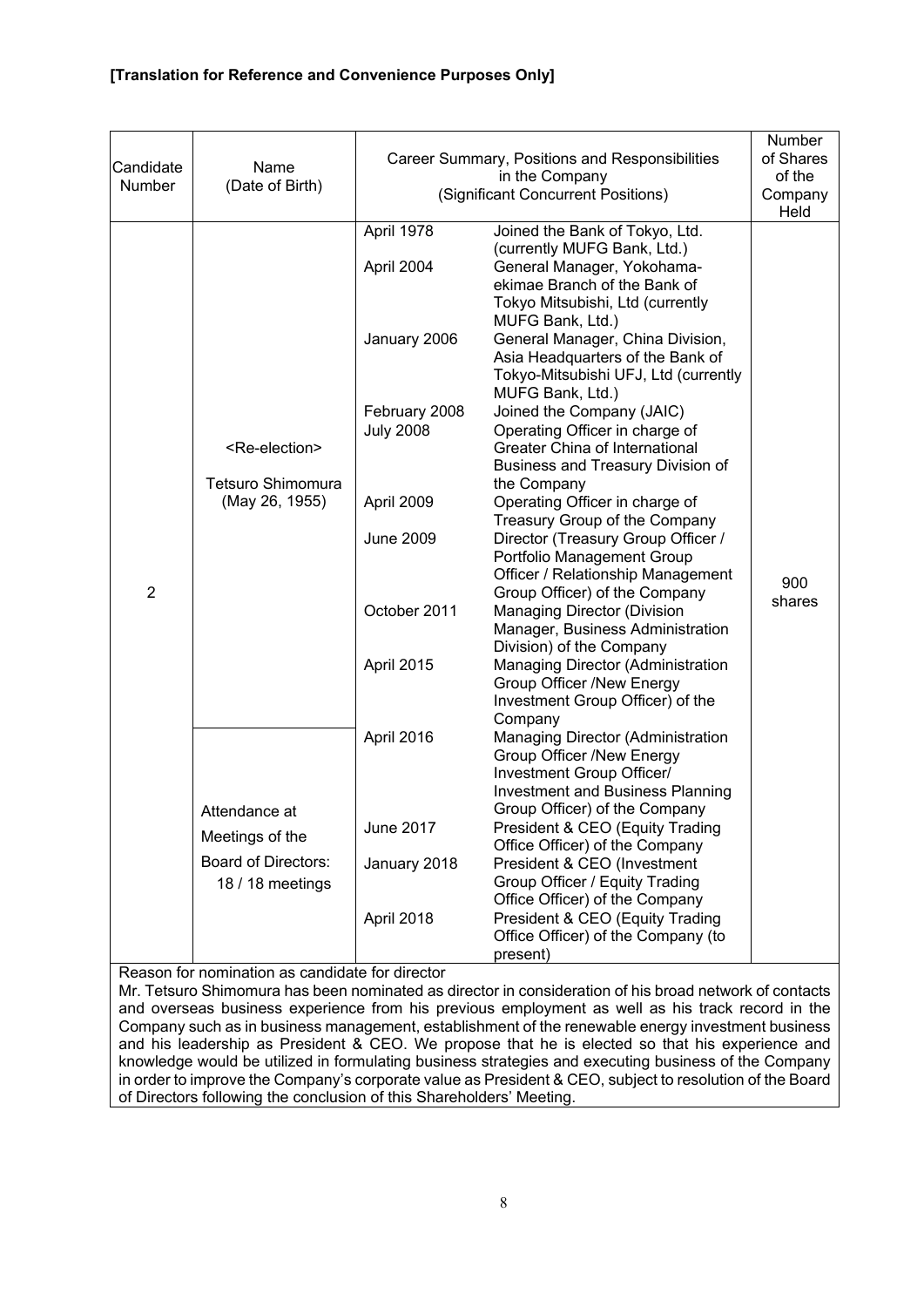| Candidate<br>Number | Name<br>(Date of Birth)                                                                                                                                    | Career Summary, Positions and Responsibilities<br>(Significant Concurrent Positions)                                                      | <b>Number</b><br>of Shares<br>of the<br>Company<br>Held                                                                                                                                                                                                                                                                                                                                                                                                                                                                                                                                                                                                                                                                                                                |                 |
|---------------------|------------------------------------------------------------------------------------------------------------------------------------------------------------|-------------------------------------------------------------------------------------------------------------------------------------------|------------------------------------------------------------------------------------------------------------------------------------------------------------------------------------------------------------------------------------------------------------------------------------------------------------------------------------------------------------------------------------------------------------------------------------------------------------------------------------------------------------------------------------------------------------------------------------------------------------------------------------------------------------------------------------------------------------------------------------------------------------------------|-----------------|
| 3                   | <re-election><br/>Masafumi Hatta<br/>(May 3, 1974)<br/>Attendance at<br/>Meetings of the<br/><b>Board of Directors:</b><br/>18 / 18 meetings</re-election> | April 1998<br>April 2006<br>April 2010<br>November 2012<br>April 2013<br>April 2015<br><b>June 2019</b><br>April 2020<br><b>July 2021</b> | Joined the Company (JAIC)<br>General Manager, Osaka<br>Investment Team I of the<br>Company<br>General Manager, Osaka Branch of<br>the Company<br>Head of Preparatory Office for the<br>Establishment of Infrastructure,<br>Environment, and New Energy<br>divisions<br>Director in charge of Planning<br>Group of the Company<br>Operating Officer in charge of New<br>Energy Investment Group of the<br>Company<br>Director (Operating Officer in<br>charge of New Energy Investment<br>Group) of the Company<br><b>Director (Managing Operating</b><br>Officer in charge of Investment<br>Group)<br><b>Director (Managing Operating</b><br>Officer in charge of Investment and<br>Business Planning Group, and<br><b>Business Development Group) (to</b><br>present) | 3,300<br>shares |

Reason for nomination as candidate for director

Since joining the Company, Mr. Masafumi Hatta has gained experience and track record in venture investments. He has also been contributing significantly to the stabilization of the Company's performance in recent years by working on investments in mega solar projects and other projects, leveraging his network and knowledge gained in venture investments. Currently, he is supervising total investment operation and working to diversify the businesses by launching new projects. In light of this track record, we nominated him as candidate for director. We propose that Mr. Hatta is elected so that he could improve the Company's corporate value by supervising total investment operation, developing a wide range of new businesses, not limited to project investment, in order to expand future profits and supporting the President and CEO.

Notes:

1. There is no special interest relationship between any of the candidates and the Company.

2. Mr. Yoshiaki Kawamata is a candidate for an outside director.

- 3. Mr. Yoshiaki Kawamata presently assumes office as outside director of the Company and he will have served five (5) years at the conclusion of this shareholders' meeting.
- 4. The Company entered into a liability limitation agreement with Mr. Yoshiaki Kawamata pursuant to the provision in Article 427(1) of the Companies Act. The maximum amount of liability under this agreement shall be the amount prescribed in Article 425(1) of the Companies Act. The Company plans to continue the said agreement if his re-election is approved.
- 5. The Company entered into a Directors and Officers Liability Insurance contract as prescribed in Article 430-3(1) of the Companies Act with an insurance company. The outline of the details of the said insurance is as described on page 33 of Japanese notice of convocation. If the election of the director candidates is approved and they assume office, they will continue to be included in the insureds of the said insurance contract. The said insurance contract is planned to be renewed with the same details at the next renewal.

6. Mr. Yoshiaki Kawamata meets the criteria for independence of outside directors set out by the Company, as described on pages 12 and 13. The Company designates the person as its independent officer under the rules of Tokyo Stock Exchange and reports such designation to Tokyo Stock Exchange. The Company plans to continue designate the person as its independent officer under the rules of Tokyo Stock Exchange and report such designation to Tokyo Stock Exchange if his re-election is approved.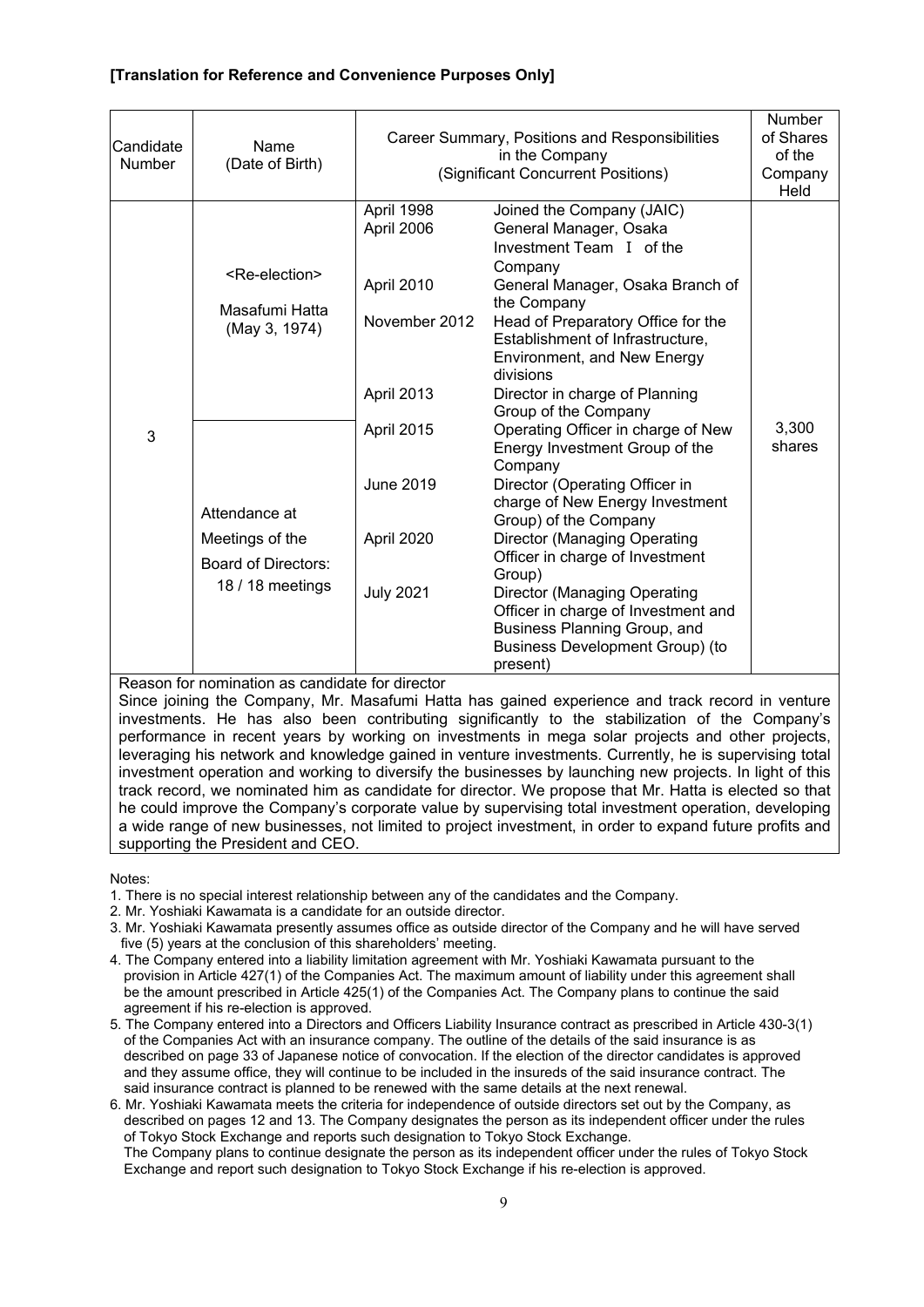(Reference) Skillset Matrix of the Board of Directors

The gender, attributes, expertise, and experience of the members of the Board of Directors of the Company are as follows.

| Position / Name<br>/ Gender                                                                    | Attribute               | Expertise/Experiences                               |                      |                                                                         |                                                             |                        |                                                 |            |                          |
|------------------------------------------------------------------------------------------------|-------------------------|-----------------------------------------------------|----------------------|-------------------------------------------------------------------------|-------------------------------------------------------------|------------------------|-------------------------------------------------|------------|--------------------------|
|                                                                                                |                         | Corporate<br>management /<br>Management<br>strategy | Sales /<br>Marketing | International<br>work<br>experience /<br>Overseas<br>work<br>experience | Personnel /<br>Labor /<br>Human<br>resources<br>development | Finance /<br>Financing | Macroeconomi<br>cs/<br>International<br>Finance | Accounting | Law / Risk<br>management |
| Director<br>Chairman<br>Yoshiaki<br>Kawamata<br>[Male]                                         | Outside<br>/Independent | $\circ$                                             | $\bigcirc$           | $\circ$                                                                 |                                                             |                        |                                                 |            |                          |
| President &<br><b>CEO</b><br>Tetsuro<br>Shimomura<br>[Male]                                    |                         | О                                                   | О                    | $\circlearrowright$                                                     | $\circ$                                                     | $\circlearrowright$    |                                                 |            | $\circ$                  |
| Director<br>Managing<br>Operating<br>Officer<br>Masafumi Hatta<br>[Male]                       |                         |                                                     | $\circ$              |                                                                         |                                                             |                        |                                                 |            |                          |
| Director<br>Chairman of<br>Audit &<br>Supervisory<br>Committee<br>Kazunori<br>Omori<br>[Male]  |                         |                                                     | $\circ$              | $\bigcirc$                                                              | $\circ$                                                     |                        |                                                 |            |                          |
| Director<br>Member of<br>Audit &<br>Supervisory<br>Committee<br>Hitoshi<br>Yasukawa<br>[Male]  | Outside<br>/Independent | $\bigcirc$                                          |                      |                                                                         |                                                             | $\circ$                |                                                 |            |                          |
| Director<br>Member of<br>Audit &<br>Supervisory<br>Committee<br>Tadashi<br>Nunami<br>[Male]    | Outside<br>/Independent |                                                     |                      | $\circ$                                                                 |                                                             |                        | $\circ$                                         |            |                          |
| Director<br>Member of<br>Audit &<br>Supervisory<br>Committee<br>Harumi<br>Katagiri<br>[Female] | Outside<br>/Independent |                                                     |                      |                                                                         |                                                             |                        |                                                 | $\circ$    |                          |

10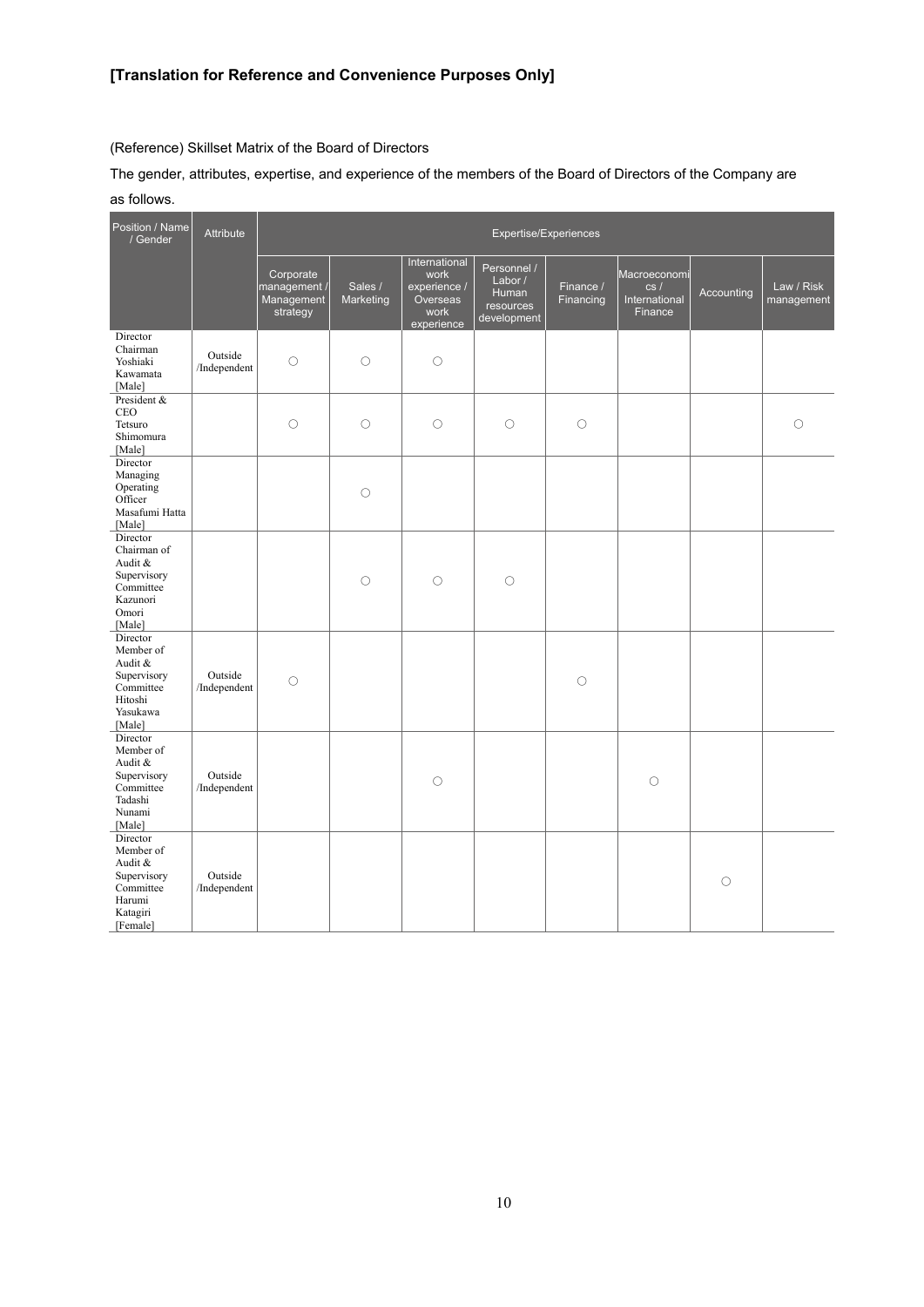# **Proposal No. 3: Election of One (1) Substitute Director Who Is Member of the Audit and Supervisory Committee**

The Company proposes to elect one (1) substitute director who is member of the Audit and Supervisory Committee in preparation for filling a vacancy in the number of directors who are members of the Audit and Supervisory Committee stipulated in the laws and regulations.

The Audit and Supervisory Committee has previously given its consent for the election. This proposal has been considered by each director who is member of the Audit and Supervisory Committee and each director has no objection to the election.

The candidate for the substitute director who is member of the Audit and Supervisory Committee is as follows:

| Name<br>(Date of Birth)                                                                           | Career Summary, Positions in the Company<br>(Significant Concurrent Positions) |                                                          | Number of<br>Shares of<br>the<br>Company<br>Held |  |  |
|---------------------------------------------------------------------------------------------------|--------------------------------------------------------------------------------|----------------------------------------------------------|--------------------------------------------------|--|--|
|                                                                                                   | April 1996<br>December 2000                                                    | Joined Emori Kawamori Atsumi Law Office                  |                                                  |  |  |
|                                                                                                   |                                                                                | Founded Tokyo Green Law Office as<br>lawyer (to present) |                                                  |  |  |
| <outside></outside>                                                                               | April 2006                                                                     | Outside corporate auditor of the Company                 |                                                  |  |  |
| <independent><br/>Ken Kudo</independent>                                                          | June 2015                                                                      | Retired from outside corporate auditor of the            | - share                                          |  |  |
| (April 23, 1965)                                                                                  |                                                                                | Company                                                  |                                                  |  |  |
|                                                                                                   |                                                                                | <b>Significant Concurrent Positions</b>                  |                                                  |  |  |
|                                                                                                   |                                                                                | Lawyer of Tokyo Green Law Office                         |                                                  |  |  |
| Reason for nomination as candidate for outside director and outline of expected role              |                                                                                |                                                          |                                                  |  |  |
| Although the candidate has not participated in the management of a company in the past, except in |                                                                                |                                                          |                                                  |  |  |
| service as an outside corporate auditor, from the standpoint of a lawyer experienced in corporate |                                                                                |                                                          |                                                  |  |  |
| legal affairs, he is expected to provide appropriate advice from the perspective of validity and  |                                                                                |                                                          |                                                  |  |  |

legal affairs, he is expected to provide appropriate advice from the perspective of validity and appropriateness in the Company's decision-making process regarding business execution.

Notes:

1. The above candidate has no special interest in the Company.

2. No contract is concluded by and between Tokyo Green Law Office and the Company.

- 3. Mr. Ken Kudo is candidate for a substitute director (outside director) who is member of the Audit and Supervisory Committee of the Company.
- 4. If he is elected and assumes office as director who is member of the Audit and Supervisory Committee, the Company plans to enter into a liability limitation agreement with him pursuant to the provision in Article 427(1) of the Companies Act. The maximum amount of liability under this agreement shall be the amount prescribed in Article 425(1) of the Companies Act.
- 5. The Company entered into a Directors and Officers Liability Insurance contract as prescribed in Article 430-3(1) of the Companies Act with an insurance company. The outline of the details of the said insurance is as described on page 37 of Japanese notice of convocation. The said insurance contract is planned to be renewed with the same details at the next renewal. If the election of Mr. Ken Kudo for the substitute director who is member of the Audit and Supervisory Committee is approved and he assumes office, he will be included in the insureds of the said insurance contract or the renewed insurance contract.
- 6. Mr. Ken Kudo meets the criteria for independence of outside directors set out by the Company, as described on pages 18 and 19. The Company plans to designate Mr. Ken Kudo as its independent officer under the rules of Tokyo Stock Exchange and to report such designation to Tokyo Stock Exchange if he is elected and assumes office as director who is member of the Audit and Supervisory Committee.

(End)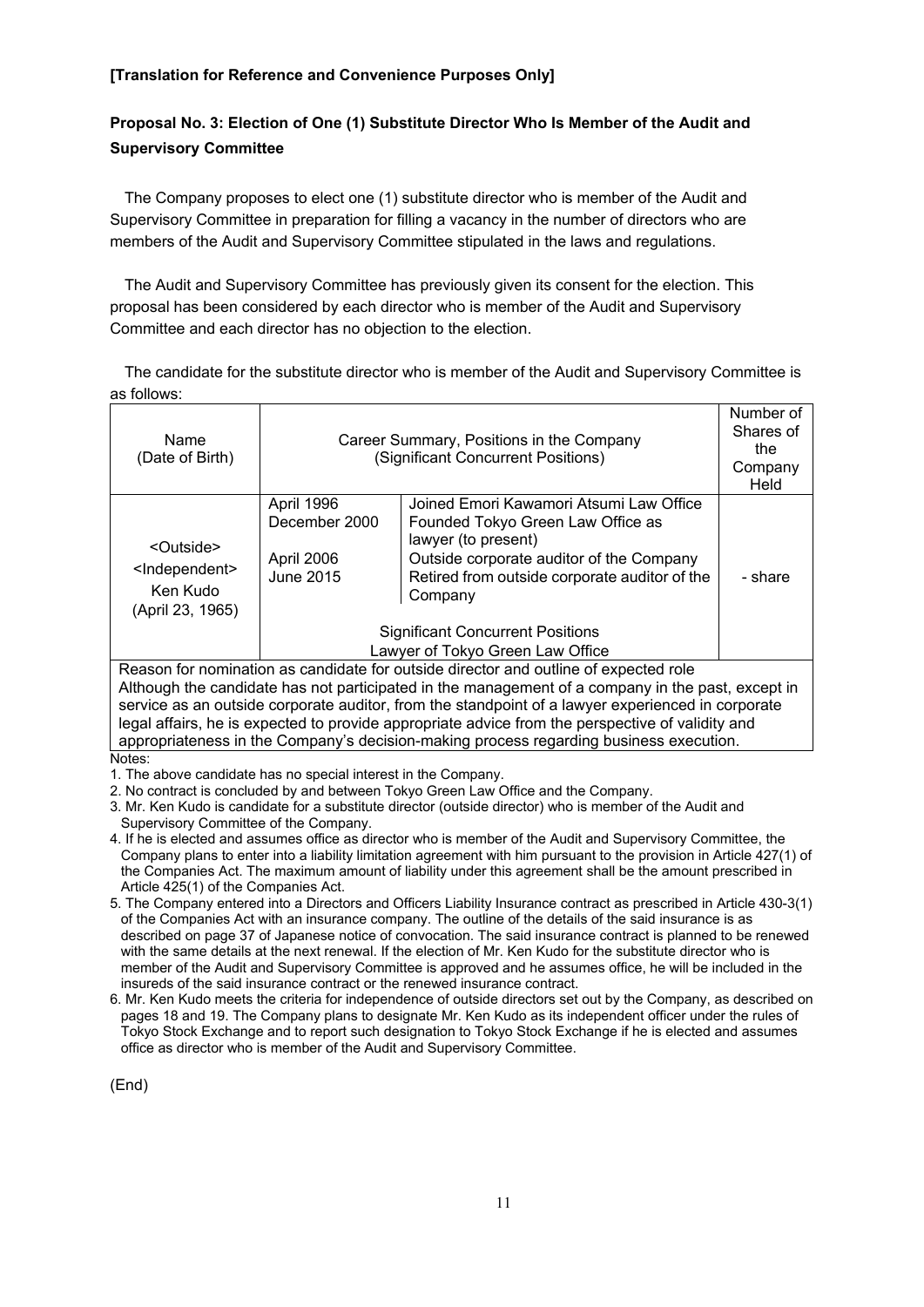#### (Reference)

#### Criteria for Independence of Outside Directors

The Company's Board of Directors defines criteria for independence of its outside directors as follows and regards those who meet all these criteria as being independent. When selecting candidates for independent outside directors, the Board of Directors seeks to nominate persons who can contribute to frank and lively discussions at meetings of the Board of Directors, pursuant to the Company's criteria for the nomination of directors.

(1) Relationship with the Group

Outsider director must be neither an executive director, operating officer, nor employee of the Group (Note 1)

(2) Relationship as main shareholder

Outside directors must not fall under any of the following categories:

1) The main shareholder of the Company (Note 2), or the executor of the business of companies and other entities which are currently main shareholders of the Company (Note 3)

2) The executor of the business of other companies of which the Group is currently the main shareholder

#### (3) Relationship as client

Outside director must not fall under any of the following categories:

1) A person who is the main (Note 4) client of the Group, or the executer of the business of companies and other entities which are currently the main clients of the Group

2) A person who currently has the Group as a main client or the executor of the business of companies and other entities which have the Group as a main client

3) A lawyer, certified public accountant or tax accountant, or other consultants who receive a large amount of (Note 6) cash or other properties from the Group except executive remuneration, or a person who belongs to companies or other entities which receive a large amount of the said cash or other properties

4) A person who receives a large amount (Note 7) of donations from the Group, or the executor of the business of companies and other entities which receive a large amount of the said donation.

#### (4) Auditing company

Outside director must not be a certified public accountant who, as a partner or a non-partner of the auditing company which currently provides service to the Group, actually engages in the business relating to the Group.

(5) Relationship through mutual appointment

Outside director must not be a business executor who belongs to the company in which the Group's business executor serves as an outside director or auditor.

(6) Handling of persons who fell under the categories in the past